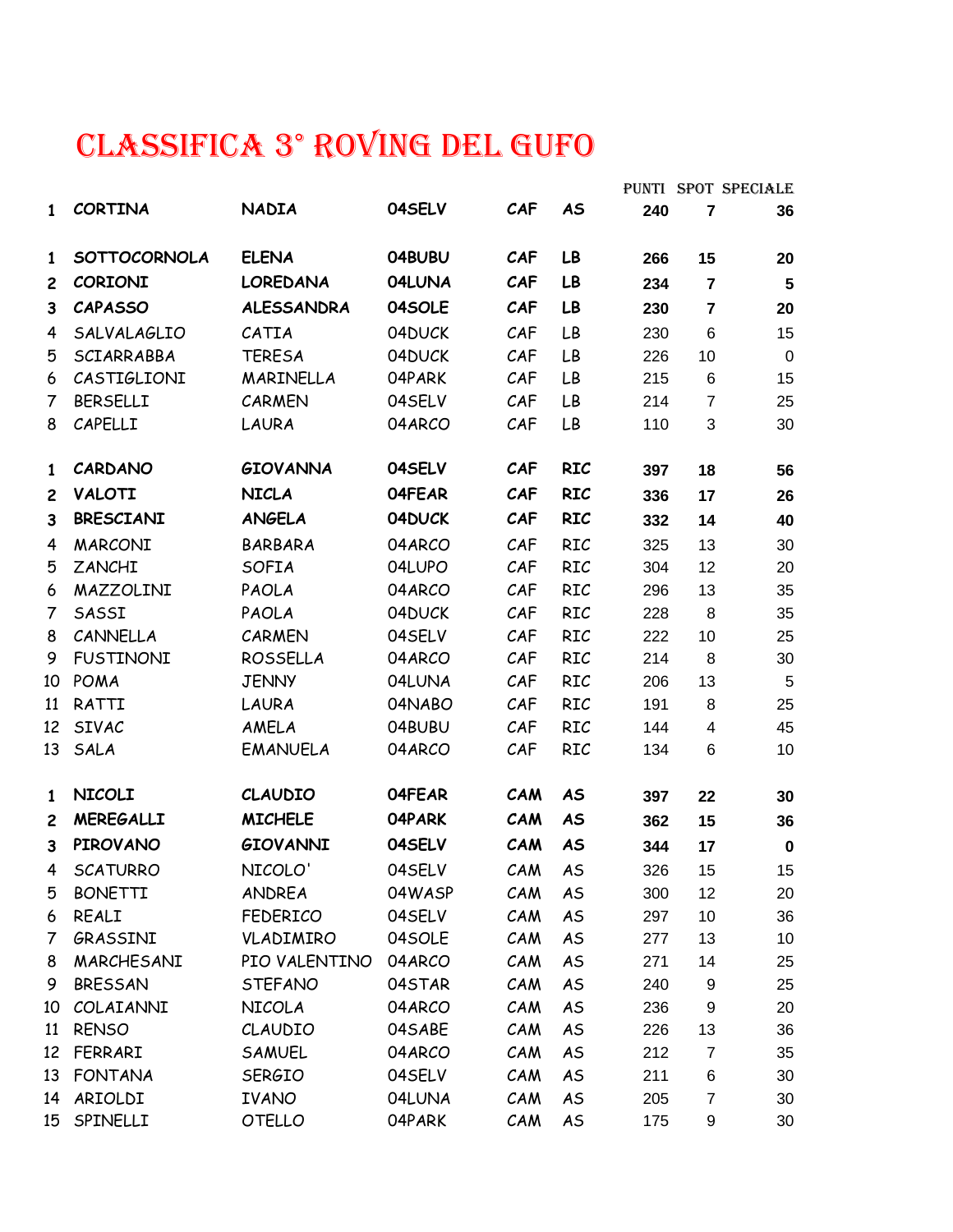| 16             | GUINDANI          | <b>MAURO</b>         | 04STAR | CAM | AS         | 127 | $\overline{2}$ | 15             |
|----------------|-------------------|----------------------|--------|-----|------------|-----|----------------|----------------|
| 1              | SONZOGNI          | <b>MIRKO</b>         | 04MEZZ | CAM | LB         | 444 | 23             | 61             |
| $\mathbf{2}$   | <b>PELIS</b>      | <b>CLAUDIO</b>       | 04ARCO | CAM | LB         | 419 | 20             | $5\phantom{1}$ |
| 3              | <b>BIELLI</b>     | <b>MARCELLO</b>      | 12HILL | CAM | LB         | 418 | 21             | 15             |
| 4              | CHILASTRI         | CARLO                | 12HILL | CAM | LB         | 395 | 17             | 20             |
| 5              | <b>BENAGLIA</b>   | <b>ORFEO</b>         | 04LUNA | CAM | LB         | 392 | 19             | 60             |
| 6              | GIOIA             | <b>FRANCESCO</b>     | 04MEZZ | CAM | LB         | 390 | 21             | 36             |
| $\overline{7}$ | CAZZANIGA         | ANGELO               | 04PARK | CAM | LB         | 388 | 15             | 45             |
| 8              | <b>ROTTIGNI</b>   | <b>MASSIMO</b>       | 04CAVG | CAM | LB         | 380 | 15             | 15             |
| 9              | <b>NAVA</b>       | <b>MARCO</b>         | 04ANEL | CAM | LB         | 370 | 17             | $\mathbf 0$    |
| 10             | <b>MICHELETTI</b> | GIAMPIERO            | 04MEZZ | CAM | LB         | 368 | 20             | 15             |
| 11             | ALBE              | <b>PIETRO</b>        | 04DUCK | CAM | LB         | 367 | 17             | 25             |
| 12             | SCALVINI          | GIANLUIGI            | 04ANEL | CAM | LB         | 332 | 19             | 30             |
| 13             | <b>BALZAN</b>     | <b>RUGGERO</b>       | 04SELV | CAM | LB         | 331 | 18             | 20             |
| 14             | <b>PINTO</b>      | <b>MICHELANGELO</b>  | 04SOLE | CAM | LB         | 317 | 13             | $\mathbf 0$    |
| 15             | PARIS             | <b>DOMENICO</b>      | 04LUNA | CAM | LB         | 315 | 14             | 40             |
| 16             | NATALI            | <b>ENRICO</b>        | 04FEAR | CAM | LB         | 311 | 12             | $\mathbf 0$    |
| 17             | CUNIOLO           | MAURIZIO             | 04DUCK | CAM | LB         | 310 | 15             | 70             |
| 18             | <b>MAGNI</b>      | PAOLO                | 04PARK | CAM | LB         | 310 | 14             | 20             |
| 19             | PERSICO           | CLAUDIO              | 04MEZZ | CAM | LB         | 307 | 18             | 20             |
| 20             | PARINI            | FABIO                | 04DUCK | CAM | LB         | 303 | 14             | 30             |
| 21             | FERRARI           | <b>ANTONIO</b>       | 04MEZZ | CAM | LB         | 296 | 18             | 25             |
| 22             | <b>GORGHETTO</b>  | DARIO                | 04ARCH | CAM | LB         | 287 | 9              | 20             |
| 23             | MARCELLI          | <b>ANDREA</b>        | 12HILL | CAM | LB         | 286 | 13             | 15             |
| 24             | <b>BIFFI</b>      | <b>CESARE</b>        | 04SOLE | CAM | LB         | 279 | 11             | 30             |
| 25             | ALBORGHETTI       | <b>ANDREA</b>        | 04ARCO | CAM | LB         | 268 | 14             | 45             |
| 26             | VEDOVATI          | <b>STEFANO</b>       | 04LUPO | CAM | LB         | 259 | 10             | 20             |
| 27             | <b>GORNO</b>      | FABRIZIO             | 04FEAR | CAM | LB         | 253 | 11             | 30             |
|                | 28 ALBEROTANZA    | GIANNIMICHELE 04SELV |        | CAM | LB         | 253 | 9              | 20             |
| 29             | MICHELINI         | <b>FLAVIO</b>        | 01CELT | CAM | LB         | 247 | 12             | 36             |
| 30             | MOROSINI          | <b>MIRKO</b>         | 04FEAR | CAM | LB         | 239 | 11             | $\pmb{0}$      |
| 31             | ZAMBETTI          | ANDREA               | 04LAKE | CAM | LB         | 231 | 11             | 30             |
|                | 32 MEUCCI         | PAOLO                | 04SELV | CAM | LB         | 226 | 8              | 20             |
|                | 33 CASARI         | <b>MASSIMO</b>       | 04LUNA | CAM | LB         | 225 | 10             | 25             |
|                | 34 CALEGARO       | <b>FRANCO</b>        | 04SOLE | CAM | LB         | 210 | 8              | $\pmb{0}$      |
|                | 35 MINELLI        | GIOVANNI             | 04ARCO | CAM | LB         | 203 | 10             | 35             |
|                | 36 RAVASIO        | <b>LUCA</b>          | 04LUNA | CAM | LB         | 197 | $\overline{7}$ | 15             |
| 37             | CARBONI           | PAOLO                | 04MEZZ | CAM | LB         | 191 | 8              | 50             |
| 38             | ZANCHI            | GIULIO               | 04ARCO | CAM | LB         | 181 | 8              | 10             |
| 39             | MOLOGNI           | <b>STEFANO</b>       | 04ARCO | CAM | LB         | 157 | 3              | 5              |
|                | 40 FERRARI        | GIOVANNI             | 04MEZZ | CAM | LB         | 156 | 4              | 15             |
| $\mathbf{1}$   | PELLICCIONI       | <b>BRUNO</b>         | 04LUNA | CAM | <b>RIC</b> | 541 | 36             | 25             |
| $\mathbf{2}$   | <b>PIANTONI</b>   | <b>IGOR</b>          | 04POTA | CAM | <b>RIC</b> | 513 | 33             | 40             |
| 3              | <b>DONADONI</b>   | <b>FILIPPO</b>       | 04ARCO | CAM | <b>RIC</b> | 497 | 31             | 55             |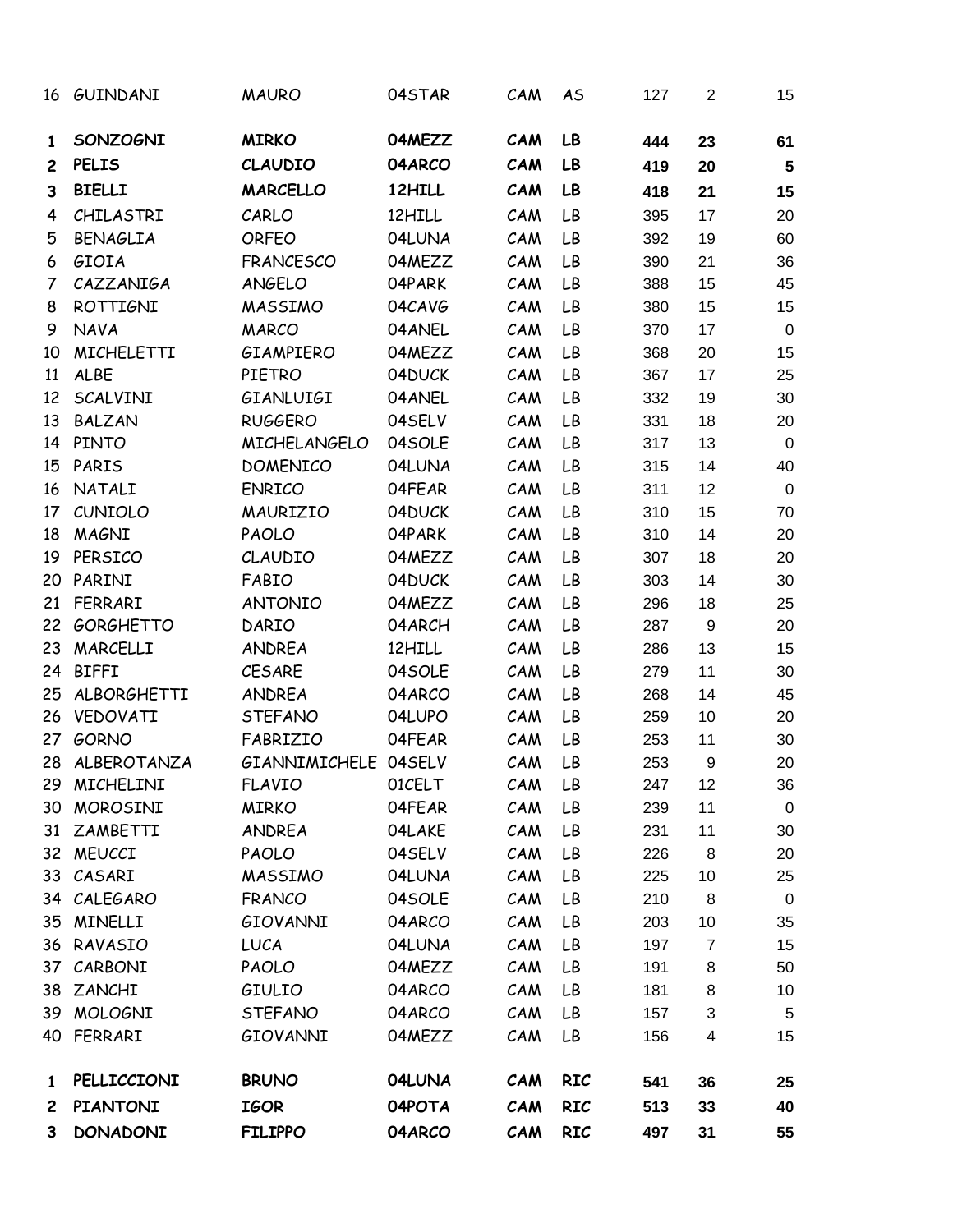| 4  | MARCOZZI         | FABIO            | 04ARCO | CAM | RIC        | 488 | 23 | 55          |
|----|------------------|------------------|--------|-----|------------|-----|----|-------------|
| 5  | <b>VECCHI</b>    | PIERLUIGI        | 04ARCO | CAM | RIC        | 486 | 33 | 30          |
| 6  | <b>COMOTTI</b>   | <b>LORENZO</b>   | 04LUNA | CAM | RIC        | 480 | 25 | 30          |
| 7  | <b>ZANCHI</b>    | ROSARIO          | 04LUPO | CAM | RIC        | 454 | 23 | 36          |
| 8  | <b>ROLLI</b>     | <b>MARIO</b>     | 04STAR | CAM | RIC        | 440 | 20 | 20          |
| 9  | ANDREOTTI        | ANGELO           | 04POTA | CAM | RIC        | 430 | 21 | 30          |
| 10 | <b>CURNIS</b>    | VALENTINO        | 04FEAR | CAM | <b>RIC</b> | 426 | 24 | 35          |
| 11 | GOTTI            | <b>GIUSEPPE</b>  | 04ARCO | CAM | RIC        | 424 | 24 | 51          |
| 12 | MASSEROLI        | FABRIZIO         | 04ARCO | CAM | <b>RIC</b> | 418 | 21 | 21          |
| 13 | FERRARI          | <b>LORENZO</b>   | 04ARCO | CAM | RIC        | 414 | 23 | 26          |
| 14 | <b>TESTA</b>     | <b>MARCO</b>     | 04CAVG | CAM | RIC        | 414 | 15 | 30          |
| 15 | <b>ROVETTA</b>   | <b>ALBERTO</b>   | 04POTA | CAM | RIC        | 413 | 17 | 45          |
| 16 | <b>TUNISI</b>    | ANGELO           | 04SOLE | CAM | RIC        | 412 | 19 | $\mathbf 0$ |
| 17 | <b>BONOMELLI</b> | <b>BRUNO</b>     | 04POTA | CAM | RIC        | 409 | 20 | 25          |
| 18 | <b>LOCATELLI</b> | EZIO             | 04BUBU | CAM | RIC        | 393 | 20 | 55          |
| 19 | <b>TESCONI</b>   | <b>DANIELE</b>   | 04STAR | CAM | RIC        | 392 | 23 | 52          |
| 20 | MEREGALLI        | FABIO            | 04PARK | CAM | RIC        | 392 | 19 | 5           |
| 21 | <b>FORESTI</b>   | CARLO            | 04ANEL | CAM | RIC        | 389 | 14 | 70          |
|    | 22 ROTA          | FABIO            | 04BUBU | CAM | RIC        | 385 | 18 | 30          |
| 23 | <b>TOMASONI</b>  | PIERLUIGI        | 04ARCO | CAM | RIC        | 384 | 19 | $\mathbf 0$ |
|    | 24 VILLA         | FABIO            | 04NABO | CAM | RIC        | 384 | 16 | 40          |
| 25 | <b>DONATI</b>    | ANDREA           | 04ARCO | CAM | RIC        | 380 | 16 | 35          |
| 26 | MIGLIORATI       | <b>MARCELLO</b>  | 04ARCO | CAM | RIC        | 377 | 21 | $\mathbf 0$ |
| 27 | PESENTI          | <b>PIETRO</b>    | 04BUBU | CAM | RIC        | 376 | 20 | 15          |
| 28 | VERNOCCHI        | <b>MARCO</b>     | 04IENA | CAM | RIC        | 373 | 15 | 30          |
| 29 | GIOIA            | ALESSANDRO       | 04MEZZ | CAM | RIC        | 371 | 16 | 20          |
| 30 | ONTARIO          | <b>LUCA</b>      | 04NABO | CAM | RIC        | 369 | 13 | 30          |
| 31 | <b>BORSANI</b>   | <b>MAURO</b>     | 04DUCK | CAM | RIC        | 364 | 14 | 25          |
| 32 | SANDRINI         | <b>MARCO</b>     | 04NAVE | CAM | RIC        | 361 | 12 | 30          |
| 33 | SARTORI          | <b>ROBERTO</b>   | 04CAST | CAM | RIC        | 353 | 12 | 30          |
|    | 34 FODERA        | CLAUDIO          | 04NABO | CAM | RIC        | 344 | 14 | 55          |
|    | 35 CATINA        | ANGELO           | 04NAVE | CAM | RIC        | 328 | 13 | 40          |
|    | 36 POLITI        | ANDREA           | 04POTA | CAM | RIC        | 328 | 13 | 30          |
|    | 37 BONETTI       | <b>TULLIO</b>    | 04MEZZ | CAM | <b>RIC</b> | 327 | 17 | 20          |
|    | 38 RENSO         | LUCIANO          | 04SABE | CAM | RIC        | 322 | 10 | $\mathbf 0$ |
|    | 39 COLOMBO       | <b>ULDERICO</b>  | 04DUCK | CAM | RIC        | 321 | 12 | 45          |
|    | 40 NEGRETTO      | <b>LIVIO</b>     | 04LUNA | CAM | RIC        | 315 | 12 | $\mathbf 0$ |
|    | 41 MAZZOLA       | <b>IVAN</b>      | 04BUBU | CAM | RIC        | 309 | 13 | 11          |
|    | 42 ZAGATO        | <b>FRANCESCO</b> | 04AIRO | CAM | RIC        | 306 | 10 | 15          |
|    | 43 PATUZZO       | <b>STEFANO</b>   | 04LUNA | CAM | RIC        | 303 | 10 | $\sqrt{5}$  |
|    | 44 SACCHI        | <b>NICOLA</b>    | 04SABE | CAM | RIC        | 297 | 15 | 26          |
|    | 45 COMPAGNONI    | FABIO            | 04ARCO | CAM | RIC        | 293 | 9  | 35          |
|    | 46 COMI          | <b>AGOSTINO</b>  | 04BUBU | CAM | RIC        | 293 | 8  | $\mathbf 0$ |
|    | 47 SICA          | VALERIO          | 04LUNA | CAM | RIC        | 287 | 13 | 30          |
|    | 48 GARAVAGLIA    | <b>DAVIDE</b>    | 04DUCK | CAM | RIC        | 272 | 14 | $\mathbf 0$ |
|    | 49 BAROSSI       | <b>DAVIDE</b>    | 04LUPO | CAM | RIC        | 269 | 10 | 10          |
|    |                  |                  |        |     |            |     |    |             |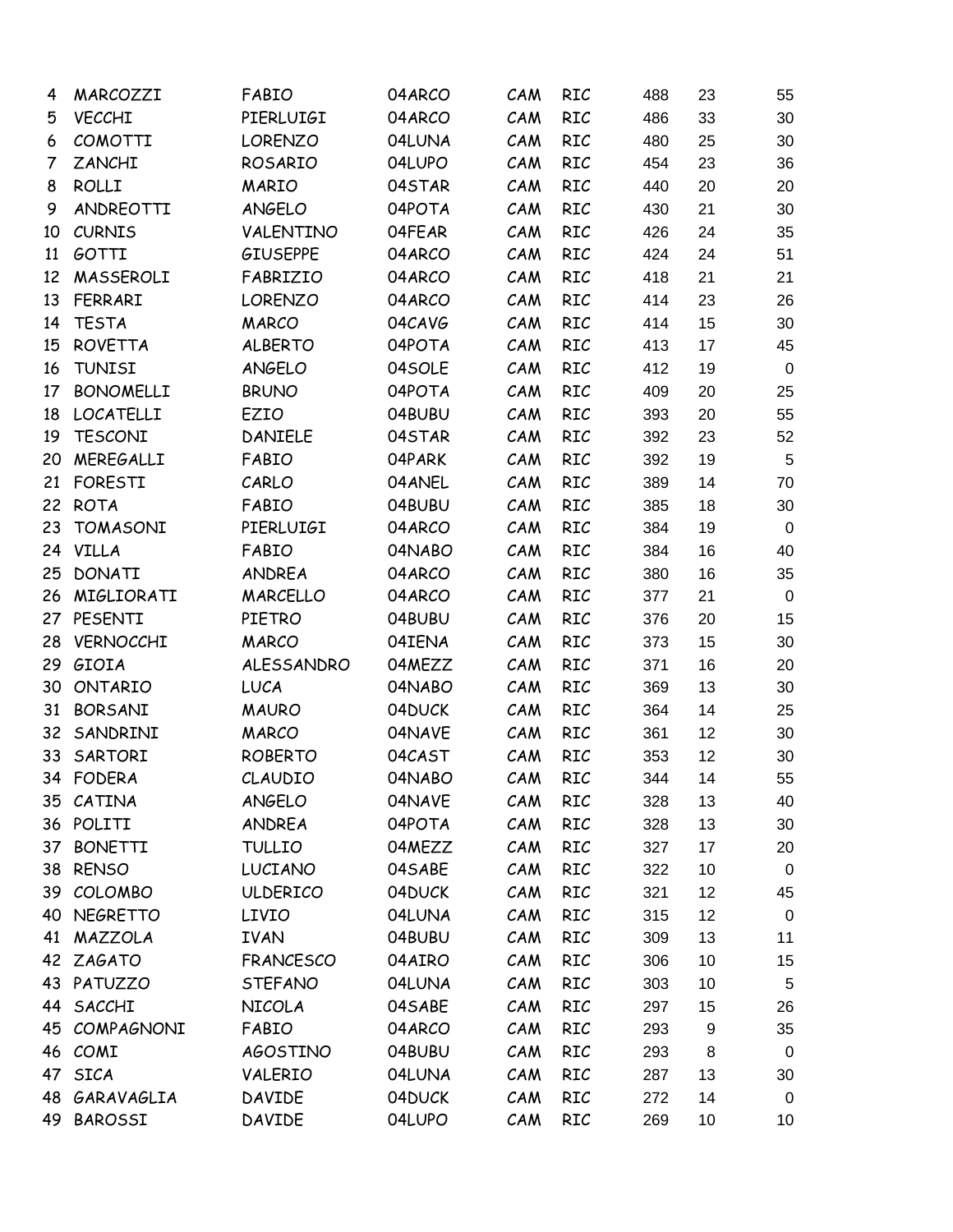|                | 50 LAZZARI      | GIACOMO           | 04LUPO | CAM        | RIC        | 253 | $\overline{4}$ | $\mathbf 0$             |
|----------------|-----------------|-------------------|--------|------------|------------|-----|----------------|-------------------------|
| 51             | <b>ANCONA</b>   | COSIMO            | 04NABO | CAM        | RIC        | 240 | 10             | 30                      |
| 52             | <b>BARENGHI</b> | GIOVANNI          | 04NABO | CAM        | RIC        | 230 | 10             | 20                      |
| 53             | <b>ROTA</b>     | <b>STEFANO</b>    | 04BUBU | CAM        | RIC        | 223 | 9              | 30                      |
|                | 54 ZEGGIO       | <b>ERIK</b>       | 04BUBU | CAM        | RIC        | 221 | 8              | $\sqrt{5}$              |
| 55             | <b>BIFFI</b>    | GIANLUCA          | 04NABO | CAM        | RIC        | 213 | $\overline{7}$ | $\sqrt{5}$              |
|                | 56 PRATO        | <b>FRANCO</b>     | 04SOLE | CAM        | RIC        | 203 | 6              | $\pmb{0}$               |
| 57             | CASAMASSIMA     | GIANCARLO         | 04LUNA | CAM        | RIC        | 183 | 8              | 15                      |
|                | 58 MARCHESANI   | <b>LUCA</b>       | 04SOLE | CAM        | RIC        | 137 | $\,6$          | 20                      |
|                | 59 MICHELETTI   | <b>GIONATA</b>    | 04NABO | CAM        | RIC        | 135 | 3              | 25                      |
| 1              | <b>GIUPPONI</b> | <b>EDOARDO</b>    | 04ANEL | <b>CUM</b> | <b>RIC</b> | 561 | 37             | 15                      |
| $\mathbf{2}$   | <b>FACCHI</b>   | <b>ARONNE</b>     | 04LAKE | <b>CUM</b> | <b>RIC</b> | 468 | 27             | $\overline{\mathbf{5}}$ |
| 3              | <b>ROTTIGNI</b> | <b>EMANUELE</b>   | 04CAVG | <b>CUM</b> | <b>RIC</b> | 438 | 22             | 15                      |
| 4              | COMI            | <b>LORENZO</b>    | 04BUBU | CUM        | RIC        | 420 | 24             | 5                       |
| 5              | <b>BREVI</b>    | SABRINA           | 04LUNA | CUF        | RIC        | 400 | 18             | 52                      |
| 6              | GIUPPONI        | MARGERITA         | 04ANEL | CUF        | RIC        | 399 | 19             | 30                      |
| 7              | COMPAGNONI      | <b>FEDERICO</b>   | 04ARCO | <b>CUM</b> | RIC        | 382 | 17             | 5                       |
| 8              | <b>VECCHI</b>   | <b>LORENZO</b>    | 04ARCO | CUM        | RIC        | 371 | 14             | 45                      |
| 9              | <b>TESTA</b>    | DANIELE           | 04CAVG | CUM        | RIC        | 368 | 14             | 15                      |
| 10             | ZANCHI          | <b>ALESSANDRA</b> | 04ARCO | CUF        | RIC        | 367 | 16             | 25                      |
| 11             | <b>MOLOGNI</b>  | ANDREA            | 04ARCO | <b>CUM</b> | RIC        | 366 | 16             | $\overline{5}$          |
| 12             | NICOLI          | <b>ALESSANDRA</b> | 04FEAR | CUF        | RIC        | 325 | 11             | $\sqrt{5}$              |
| 13             | <b>TARENGHI</b> | <b>ANNA</b>       | 04BUBU | CUF        | RIC        | 181 | 10             | $\sqrt{5}$              |
| 14             | <b>ROTA</b>     | <b>GIULIA</b>     | 04BUBU | CUF        | LB         | 136 | 5              | $\pmb{0}$               |
| 1              | MARCOZZI        | <b>GIORGIA</b>    | 04ARCO | <b>SCF</b> | <b>RIC</b> | 176 | 7              | 10                      |
| $\mathbf{2}$   | <b>MOLOGNI</b>  | <b>CHIARA</b>     | 04ARCO | <b>SCF</b> | <b>RIC</b> | 108 | $\mathbf 3$    | 15                      |
| $\mathbf{1}$   | <b>DONADONI</b> | <b>GUGLIELMO</b>  | 04ARCO | <b>SCM</b> | <b>RIC</b> | 471 | 30             | $\sqrt{5}$              |
| $\overline{c}$ | PELICIOLI       | <b>PIETRO</b>     | 04LUPO | <b>SCM</b> | <b>RIC</b> | 416 | 19             | 15                      |
| 3              | <b>NEGRETTO</b> | <b>DAVIDE</b>     | 04LUNA | <b>SCM</b> | <b>RIC</b> | 415 | 18             | 30                      |
| 4              | COMPAGNONI      | RICCARDO          | 04ARCO | <b>SCM</b> | RIC        | 346 | 18             | 25                      |
| 5              | <b>TOMASONI</b> | ANDREA            | 04ARCO | <b>SCM</b> | RIC        | 310 | 13             | 30                      |
| 6              | ZANCHI          | <b>ANDREA</b>     | 04ARCO | <b>SCM</b> | RIC        | 266 | 9              | 20                      |
| 7              | <b>BARENGHI</b> | <b>DANIELE</b>    | 04NABO | <b>SCM</b> | RIC        | 180 | 5              | 15                      |
| 8              | <b>ROTA</b>     | <b>MATTEO</b>     | 04BUBU | <b>SCM</b> | RIC        | 124 | 3              | $\mathbf 0$             |
| 9              | GIUPPONI        | ANDREA            | 04ANEL | <b>SCM</b> | RIC        | 114 | 8              | 10                      |
|                |                 |                   |        |            |            |     |                |                         |

## SQUADRE TROFEO GUFERO AND ANNOUNCE

| 1 MEREGALLI M. | MEREGALLI F. | CAZZANIGA       | <i>PARK</i> 1142 49 |        |      |
|----------------|--------------|-----------------|---------------------|--------|------|
| 2 COMOTTIL     | ARIOLDI      | <b>BENAGLIA</b> | LUNA –              | - 1077 | - 51 |